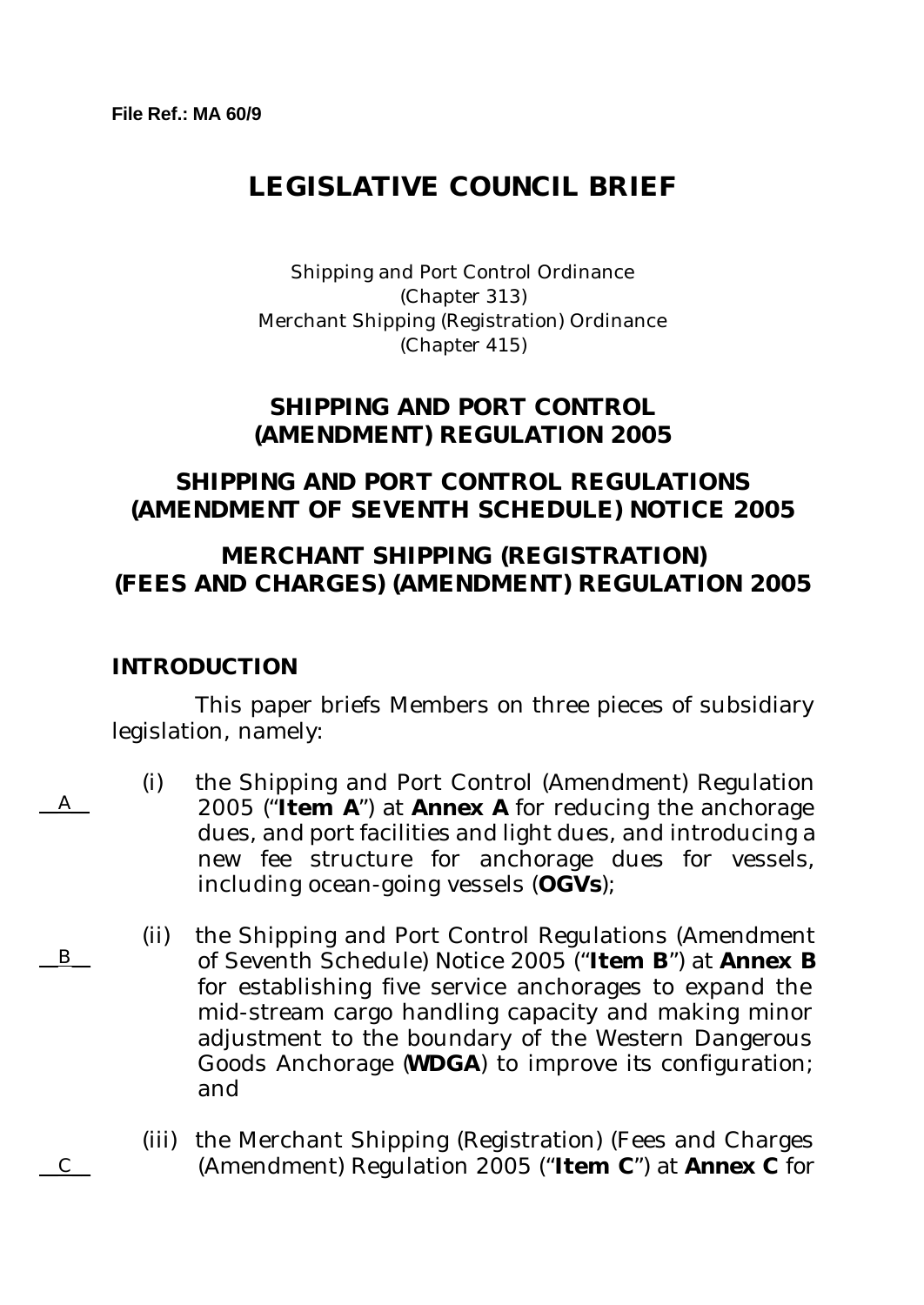introducing a fee reduction scheme for the Annual Tonnage Charge (**ATC**) of Hong Kong registered ships.

2. At the meeting of the Excecutive Council on 8 November 2005, the Council ADVISED and the Chief Executive ORDERED that **Item A** and **Item C** be made for the purposes stated in paragraph 1 above.

3. **Item B** is made by the Director of Marine in exercising the power to amend Schedules vested in him under the Shipping and Port Control Regulations (Cap 313 sub. Leg. A).

## **JUSTIFICATIONS**

## **Competition from Neighbouring Ports**

4. While Hong Kong Port (**HKP**) has a leading position in the world, we face fierce competition from neighbouring ports. To prevent cargo migration which may affect the frequencies of shipping calls and the critical mass for our efficient port operation, we have consulted industry stakeholders and with their support, we propose a number of measures, including those set out in this Brief, to strengthen Hong Kong's competitiveness.

## **Lowering Anchorage Dues for OGVs**

5. With the development of mega container vessels, hub port operation becomes more important with the mega container vessels calling at fewer ports with fewer frequencies. Also, transshipment cargo is also attaining increasing significance in the total volume of cargo handled in Hong Kong. To strengthen HKP's attractiveness as a hub port, we need to encourage more shipment from other Asian countries. For that, we propose lowering the anchorage dues to attract more intra-Asia vessels, which typically are smaller OGVs and normally berthed at anchorages, to call at Hong Kong. The proposed measure would reduce the cost of intra-Asia vessels calling Hong Kong for direct or transshipment cargoes and would help the mid-stream industry specialised in loading or unloading cargo at anchorages.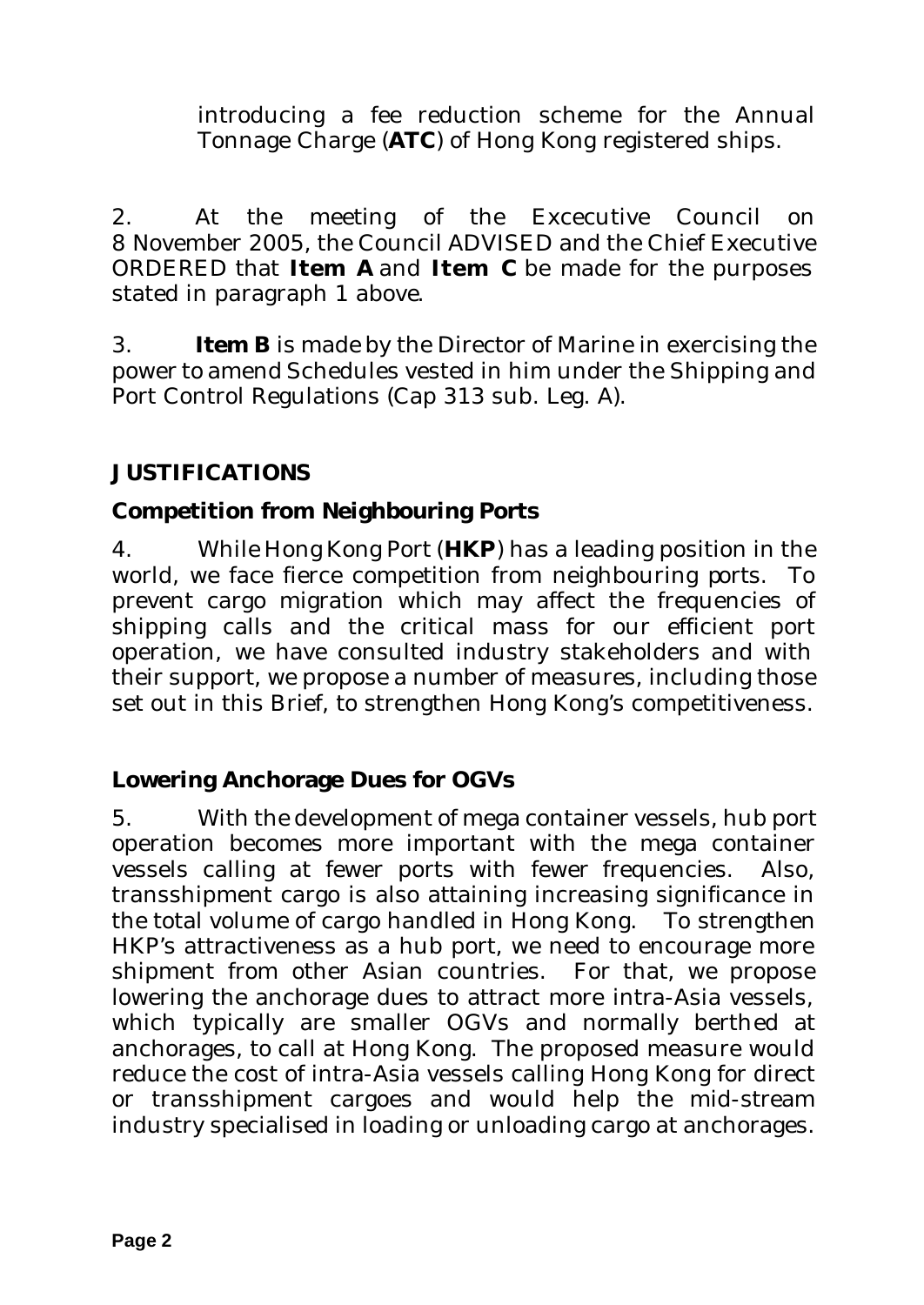6. Currently we charge daily anchorage dues of HK\$69 and HK\$47 per 100 tons per day for waters within and outside the harbour limits respectively with the first day (or part thereof) free and a cut-off time by midnight. We propose charging the OGVs on an hourly basis counting from the time of their arrival but with a free period for the first 12 hours and at a tonnage charge of \$0.02 per ton (\$2 per 100 tons) and \$0.015 per ton (\$1.5 per 100 tons) per subsequent hours for waters within and outside the harbour limits respectively. This proposal would encourage quicker turn-around to alleviate the congestion at the Hong Kong harbour and encourage more frequent calls by intra-Asia vessels at Hong Kong. We estimate that for an average sized OGV of about 6,500 tonnes anchored in Hong Kong for two days, there would be a saving of about \$1,500 per trip at the inner harbour with the reduced fee at about \$4,600.

## **Reducing Port Facilities and Light Dues for OGVs**

7. As another incentive for OGVs to call at HKP, we propose to reduce the port facilities and light dues by about 5% from \$57 per 100 tons to \$54 per 100 tons. An OGV of 6,500 tons will save about \$200 for each visit.

## **Establishing Service Anchorages**

8. To expand the mid-stream cargo handling capacity to meet the need of the industry, we propose to establish five service anchorages in the harbour area and north of Lantau Island.

9. There is currently a lack of anchorage area in waters north of Lantau Island. As a result, vessels carrying cargo for this part of the waters have to discharge their cargoes at anchorages in the harbour and these cargoes are then shifted to this area by sea via Ma Wan Fairway or land transport. To enhance efficiency of cargo operations, we therefore propose to establish two anchorages at Sham Shui Kok.

10. With a view to optimizing the use of the water space following the removal of the government moorings at the Kellett Bank in 2004, we propose to establish three anchorages there. We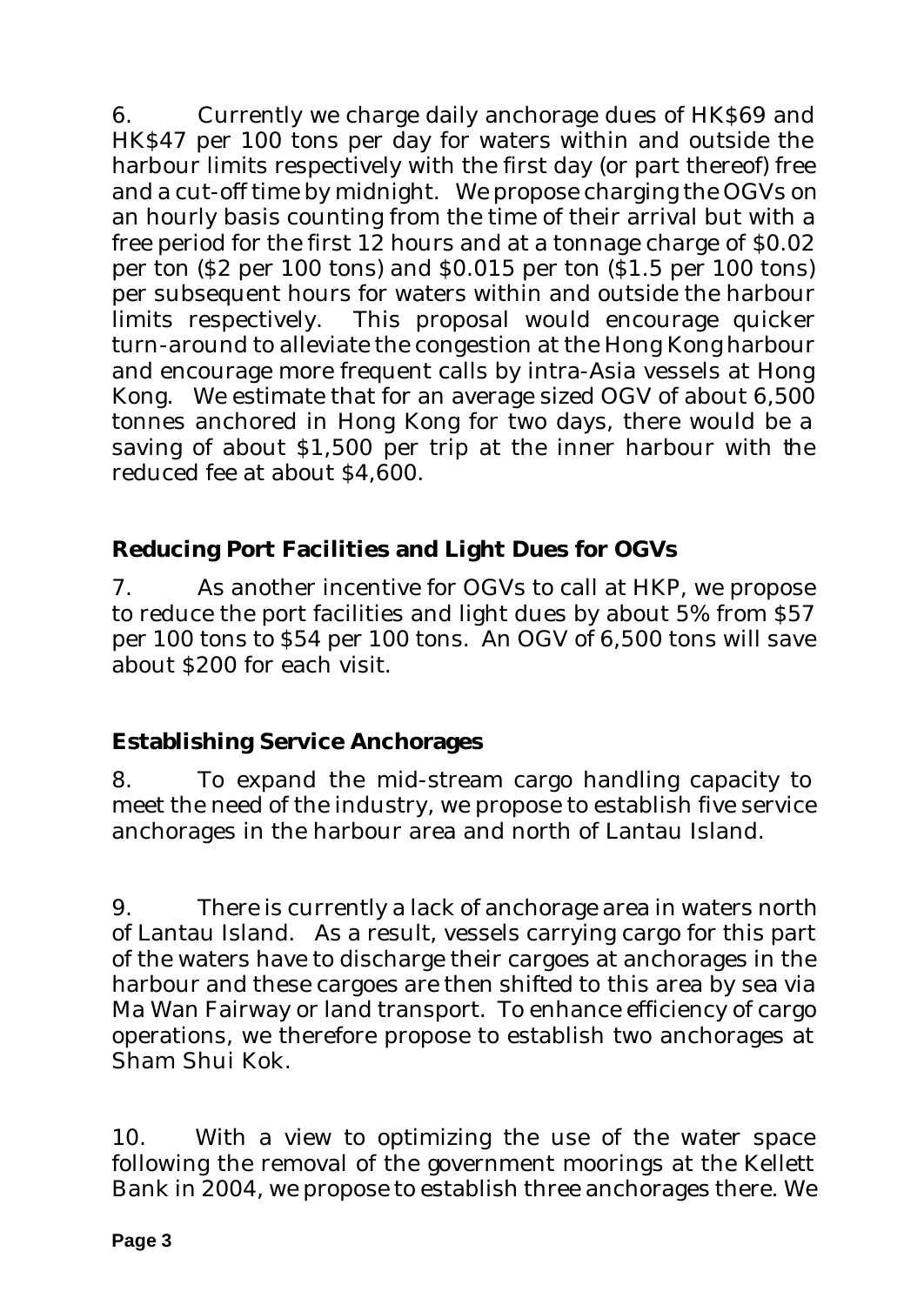also propose to make minor adjustment to the boundary of the WDGA to improve its configuration.

# **Introducing a Six-Month ATC Reduction for Hong Kong Registered Ships**

11. The Hong Kong Shipping Register (**HKSR**) achieves a healthy growth with a total gross tonnage of over 29 million as at September 2005. To encourage a long term and stable registration under the HKSR, and to promote the HKSR as a quality register, we suggest giving a six-month fee reduction to Hong Kong registered ships for continuous registration for every two years provided that the registered ships have not been detained during that period.

## **THE REGULATIONS**

- 12. The main provisions of **Item A** are as follows:
	- (a) **Section 2**: Anchorage dues It amends Regulation 50 of the Shipping and Port Control Regulation (Cap. 313 sub. leg. A) (**SAPCR**) to introduce the proposed new fee structure. It also clarifies the conditions under which anchorage dues are payable.
	- (b) **Section 3**: Port dues and fees

It amends the 13th Schedule to the SAPCR to effect the new fee structure for the anchorage dues and the reduced fee level for the port facilities and light dues.

13. The main provision of **Item B** is as follows:

### **Section 2**: Special anchorages

It amends item 2(c) of the Seventh Schedule to the SAPCR ("**Schedule**") to make minor adjustment to the boundary of the Western Dangerous Goods Anchorage; and amends item 3 of the **Schedule** to specify five service anchorages at Kellett Bank and Sham Shui Kok respectively.

14. The main provision of **Item C** is as follows: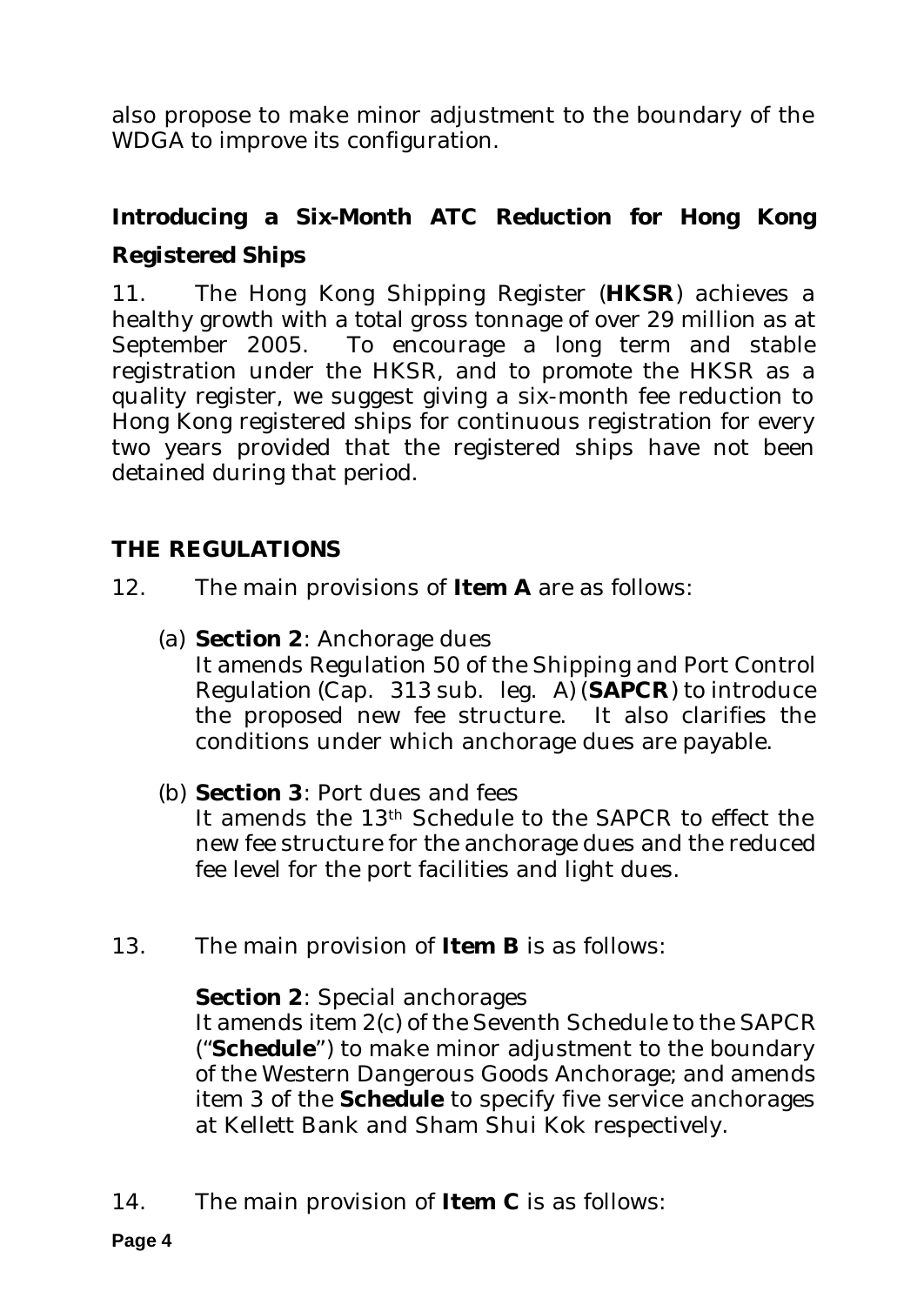**Section 2**: Annual tonnage charges

It amends Regulation 4 of the Merchant Shipping (Registration) (Fees and Charges) Regulation (Cap. 415 sub. leg. A) to introduce a six-month reduction of the ATC for every continuous registration of a ship under the HKSR for two years provided that the ship has not been detained during the period.

## **LEGISLATIVE TIMETABLE**

15. All the three pieces of subsidiary legislation will be gazetted on 18 November 2005, tabled at the Legislative Council on 23 November 2005 and commence on 1 February 2006.

## **IMPLICATIONS OF THE PROPOSAL**

16. The proposal has financial implications as set out at **Annex D** and economic implications at **Annex E**. The proposals are in conformity with the Basic Law, including the provisions concerning human rights, and will not affect the binding effect of the Shipping and Port Control Ordinance and Merchant Shipping (Registration) Ordinance. The existing staff of the Marine Department can undertake the additional work required to implement the proposals. The proposals have no civil service and productivity implications. The proposals have no significant environmental and sustainability implications, but will reduce the costs of port operations in Hong Kong and the registration charges under the HKSR, and therefore enhance Hong Kong's attractiveness and competitiveness as a maritime and shipping centre.  $D, E$ 

## **PUBLIC CONSULTATION**

17. We consulted the Port Operations Committee, the Shipping Consultative Committee, the Provisional Local Vessels Advisory Committee, the Port Development Advisory Group of the Hong Kong Port Development Council, the Maritime Services Task Force of the Hong Kong Maritime Industry Council and the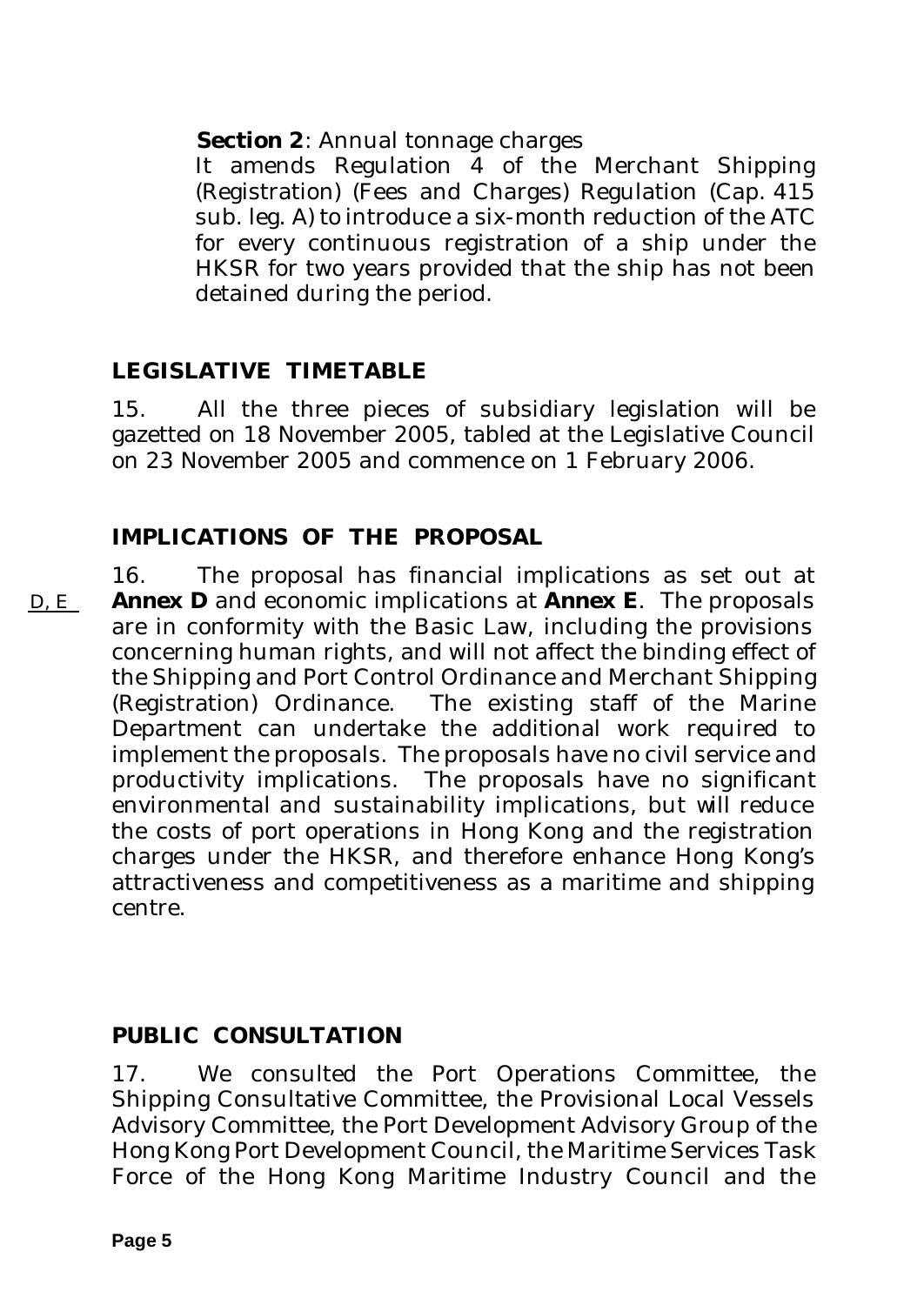Pilotage Advisory Committee on the proposals. They supported the proposals.

18. We also consulted the Legislative Council Panel on Economic Services on 25 July 2005 and Members supported the proposals.

### **PUBLICITY**

19. A press release will be issued on 18 November 2005. A spokesperson from the Economic Development and Labour Bureau will be available to handle press enquiries.

### **ENQUIRIES**

20. Any enquiries on this brief can be addressed to Mr Ivan Shuen, Assistant Secretary of the Economic Development and Labour Bureau (Tel: 2121 2304); or for **Item A** and **Item B**, Mr H B Chan, Senior Marine Officer (Quality Assurance and Development), of the Marine Department (Tel: 2852 4539) and for **Item C**, Mr Y M Cheng, Chief Assistant Registrar (Ship and Seafarer), of the Marine Department (Tel: 2852 3881).

**Economic Development and Labour Bureau 16 November 2005**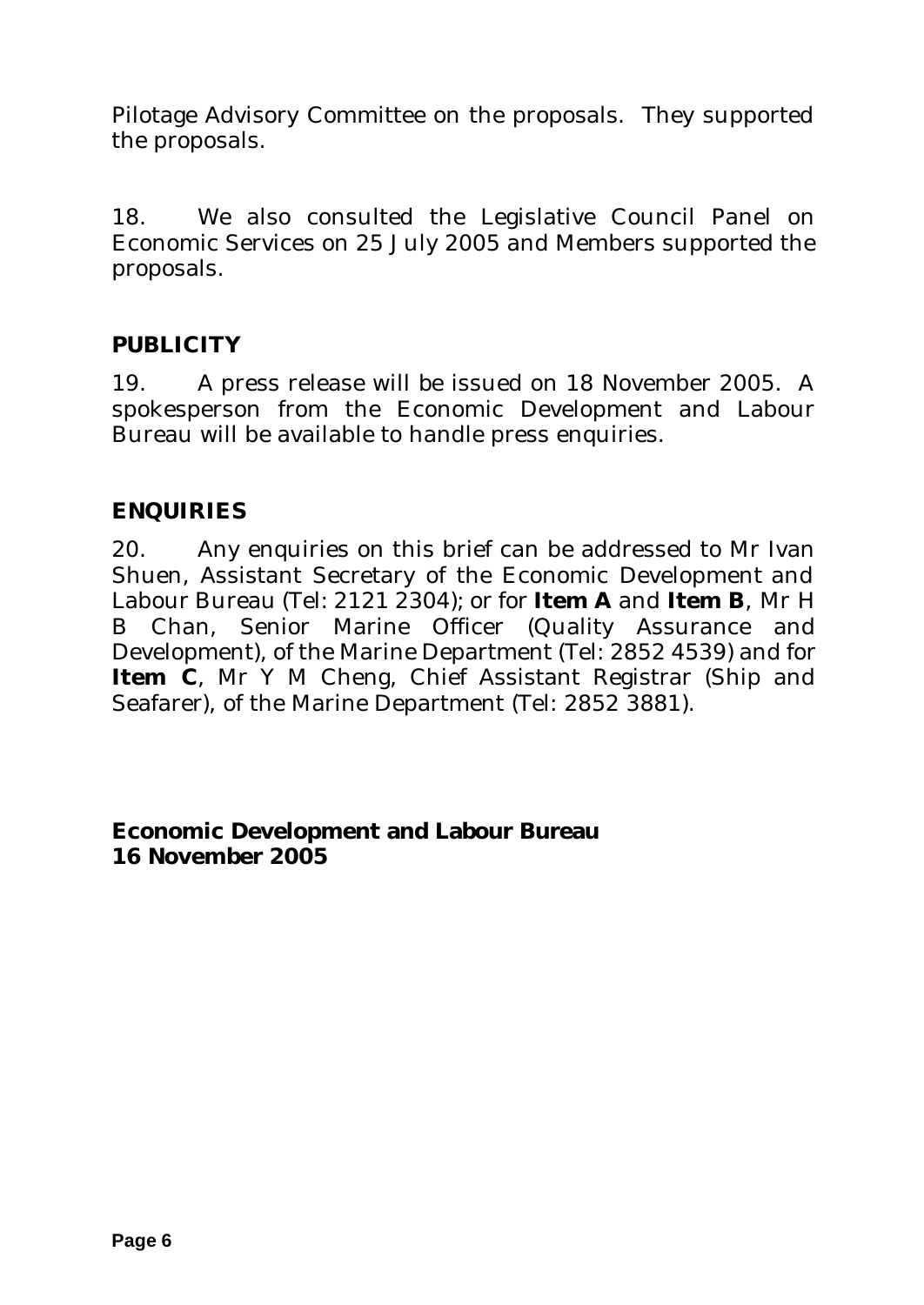## **SHIPPING AND PORT CONTROL (AMENDMENT) REGULATION 2005**

(Made by the Chief Executive in Council under section 80(1) of the Shipping and Port Control Ordinance (Cap. 313) )

#### **1. Commencement**

This Regulation shall come into operation on 1 February 2006.

#### **2. Anchorage dues**

Regulation 50 of the Shipping and Port Control Regulations (Cap. 313 sub. leg. A) is amended –

(*a*) by repealing paragraph (1) and substituting –

"(1) If the period, or aggregate period, for which a vessel lies at anchor in the waters of Hong Kong on an occasion of entry to those waters exceeds 12 hours, the anchorage dues prescribed in the Thirteenth Schedule shall be paid in respect of the vessel for the time in excess.";

(*b*) by adding –

"(1A) For the purposes of paragraph (1), a vessel does not lie at anchor in the waters of Hong Kong if it is –

- (*a*) at anchor in a naval anchorage;
- (*b*) secured to a mooring or pier;
- (*c*) secured alongside a shipyard or at a slipway or dry dock; or
- (*d*) secured alongside a vessel which is secured alongside a shipyard.";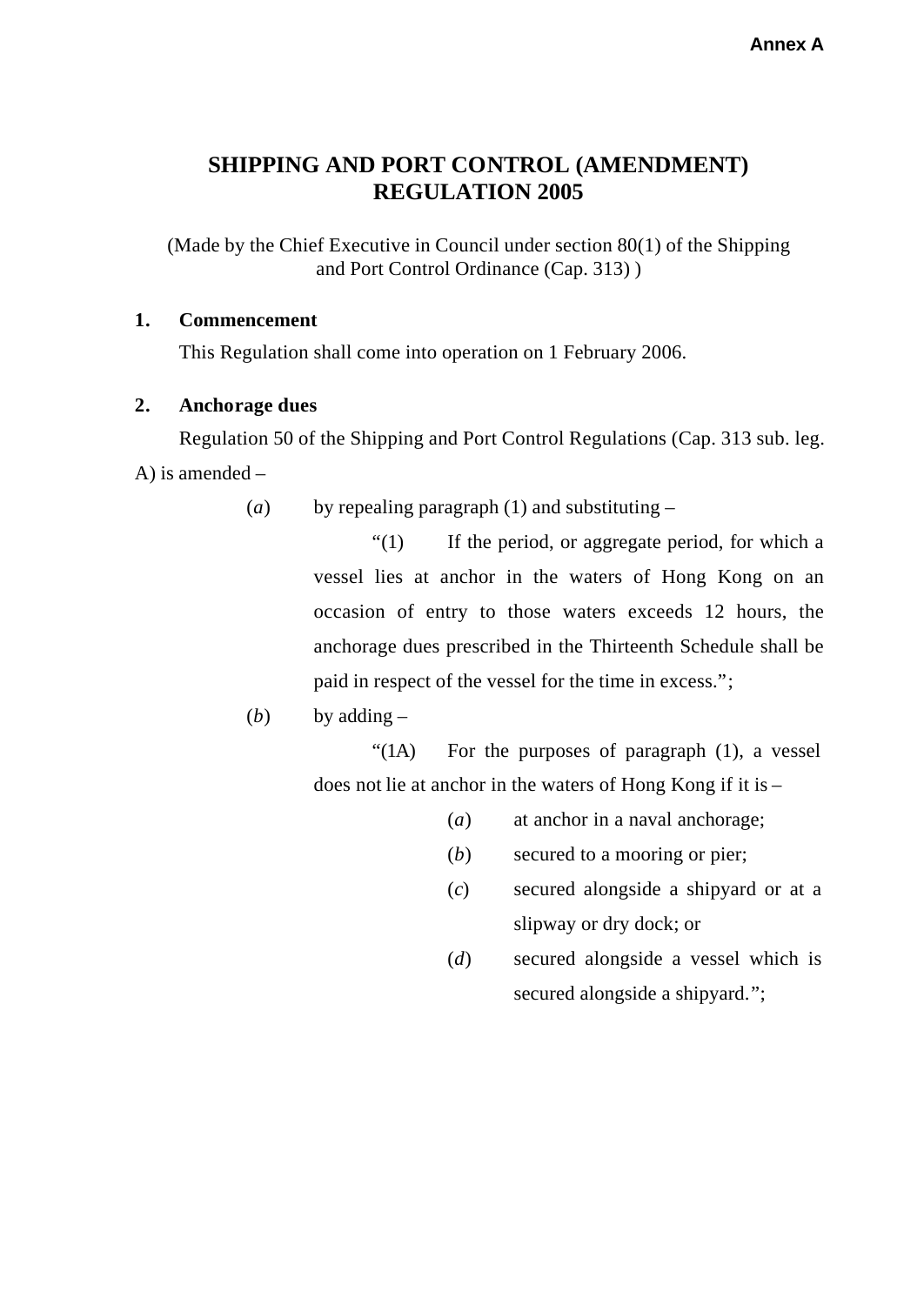- (*c*) in paragraph  $(2)$ 
	- (i) in sub-paragraph  $(b)$ , by adding "or" at the end;
	- (ii) in sub-paragraph ( *c*), by repealing the semicolon at the end and substituting a full stop;
	- (iii) by repealing sub-paragraphs  $(d)$ ,  $(e)$ ,  $(f)$  and  $(g)$ .

#### **3. Port dues and fees**

The Thirteenth Schedule is amended –

- (*a*) by repealing item 1 and substituting
	- "1. Anchorages dues –

For a vessel lying at anchor, the higher

 $of -$ 

- (*a*) the minimum dues ……… ........ 100
- (*b*) the dues calculated as follows, to be rounded down to the nearest ten cents –
	- (i) per ton or part of it, per hour or part of it whilst lying in the limits of Victoria port ..……… ... 0.02 (ii) per ton or part of it, per hour or part of it whilst lying elsewhere in the waters of Hong Kong  $\ldots$  0.015";

(*b*) in item 3(*c*), by repealing "57" and substituting "54".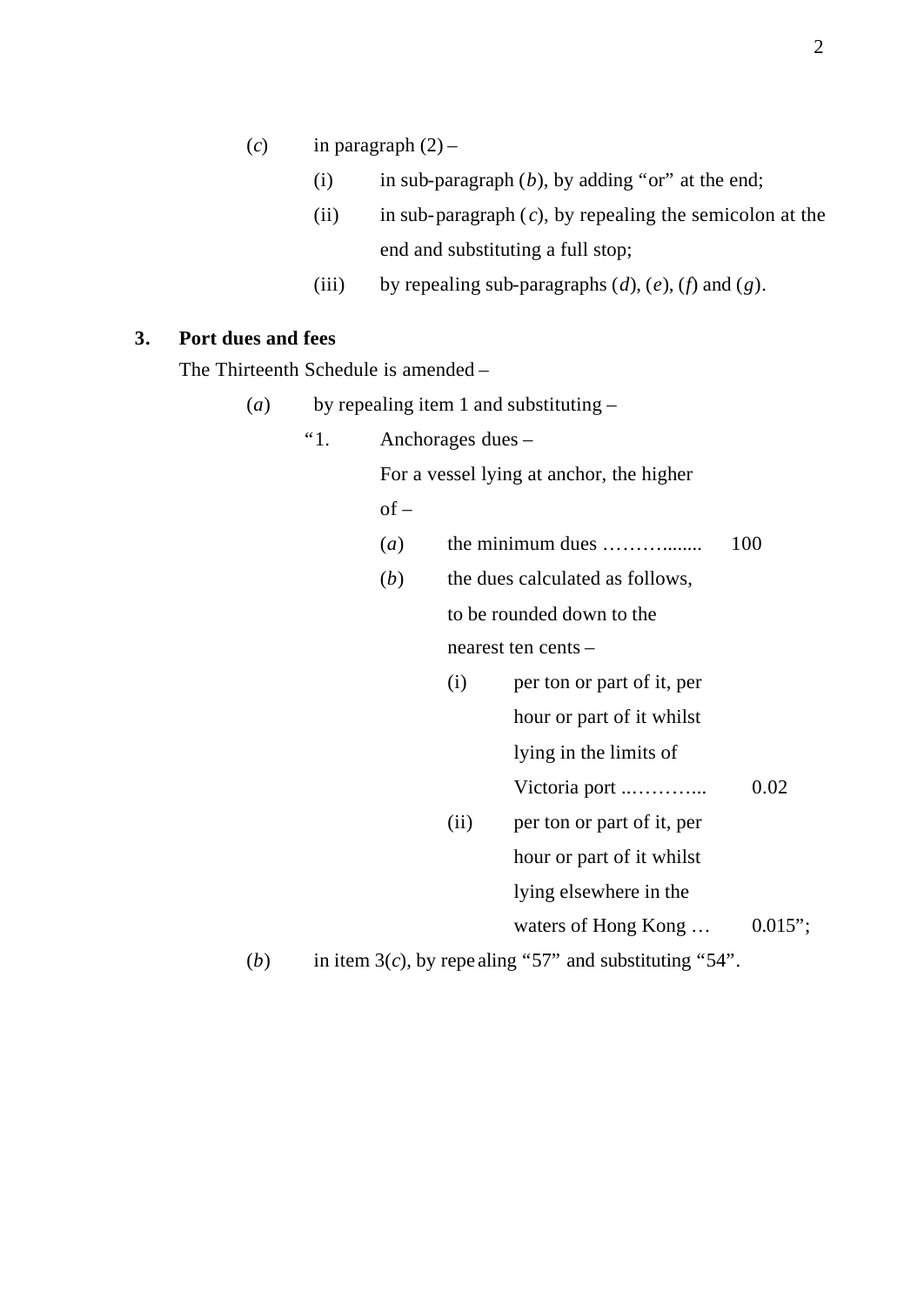Clerk to the Executive Council

COUNCIL CHAMBER

2005

#### **Explanatory Note**

This Regulation amends the Shipping and Port Control Regulations (Cap. 313 sub. leg. A) ("principal Regulations") to introduce a new fee structure for the anchorage dues, and to reduce the port facilities and light dues. Both dues are payable under the principal Regulations.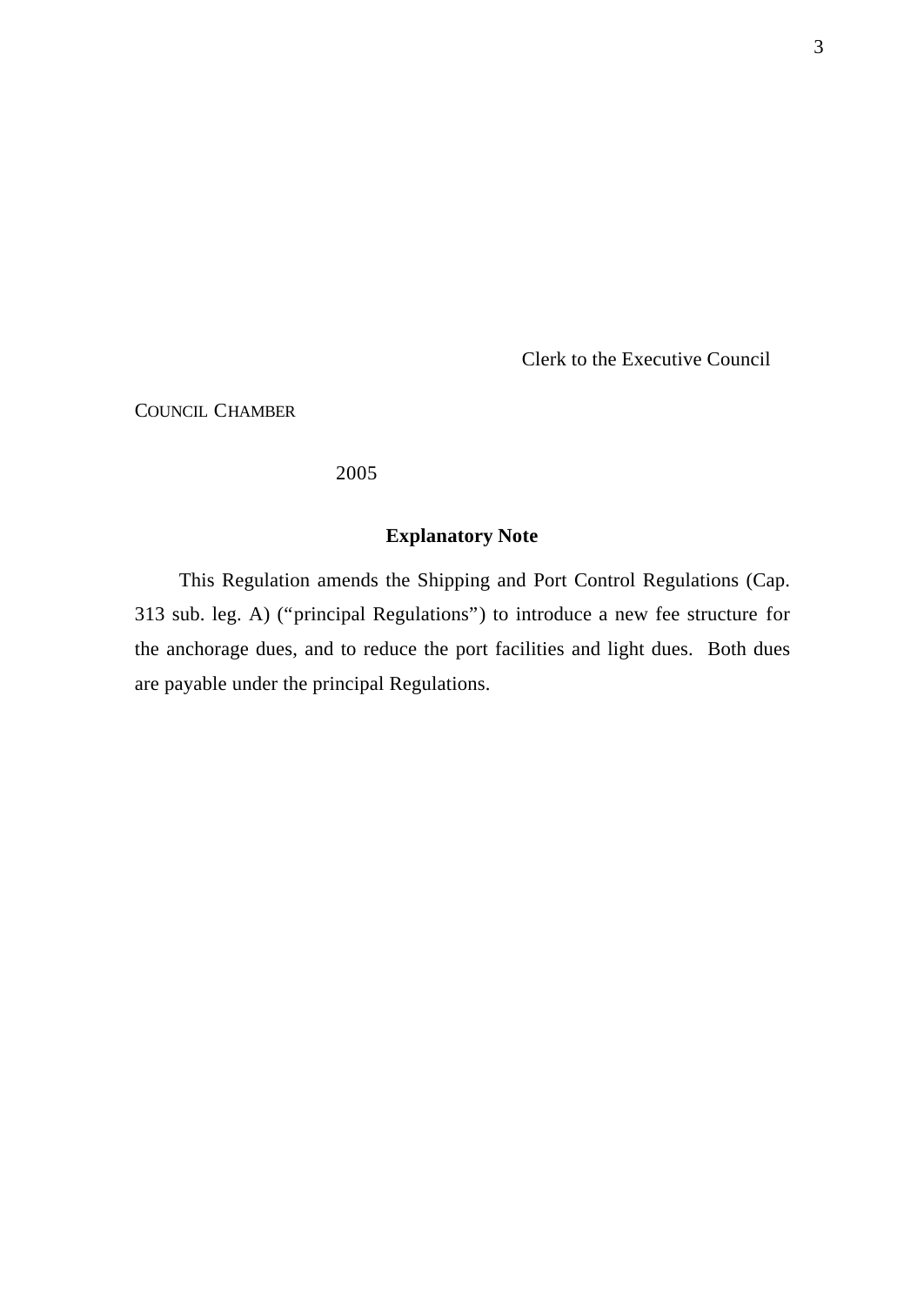### **SHIPPING AND PORT CONTROL REGULATIONS (AMENDMENT OF SEVENTH SCHEDULE) NOTICE 2005**

(Made by the Director of Marine under regulation 72(1) of the Shipping and Port Control Regulations (Cap. 313 sub. leg. A))

#### **1. Commencement**

This Notice shall come into operation on 1 February 2006.

#### **2. Special Anchorages**

The Seventh Schedule to the Shipping and Port Control Regulations (Cap.  $313$  sub. leg. A) is amended –

(*a*) by repealing item  $2(c)$  and substituting –

"(*c*) Western Dangerous Goods Anchorage The area of the waters of Hong Kong bounded by straight lines joining the following positions –

| (i)   | latitude  | $22^{\circ}18.409'$ north, |
|-------|-----------|----------------------------|
|       | longitude | 114°06.515' east;          |
| (ii)  | latitude  | $22^{\circ}19.000'$ north, |
|       | longitude | 114°06.459' east;          |
| (iii) | latitude  | $22^{\circ}19.168'$ north, |
|       | longitude | 114°06.767' east;          |
| (iv)  | latitude  | $22^{\circ}19.171'$ north, |
|       | longitude | 114°07.020' east;          |
| (v)   | latitude  | $22^{\circ}18.842'$ north, |
|       | longitude | 114°07.664' east;          |
| (vi)  | latitude  | 22°18.358' north,          |
|       | longitude | 114°07.197' east.          |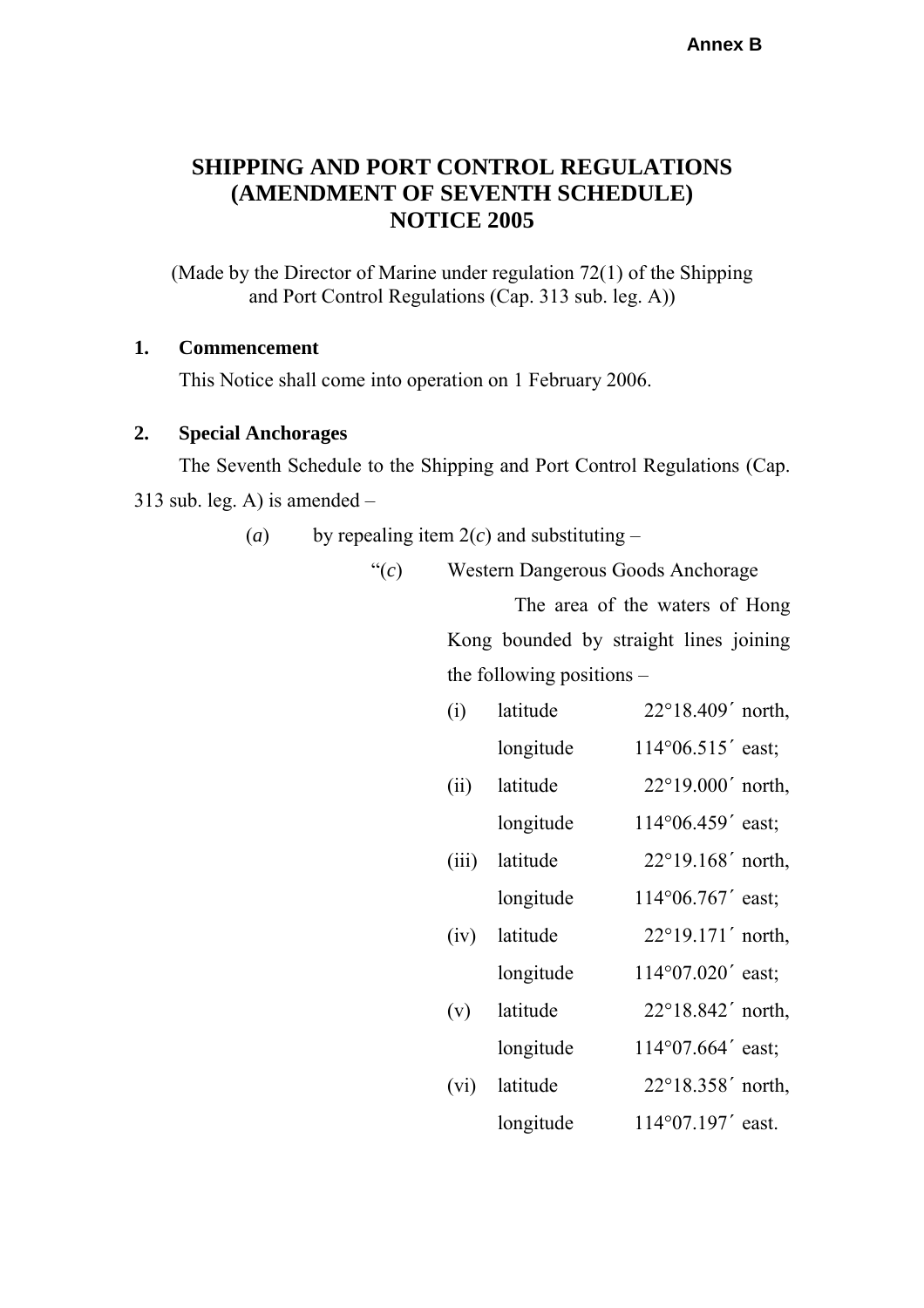Note: In item 2(*c*), a reference to the coordinates of a point is a reference to the co-ordinates of that point based on the World Geodetic System 1984 (WGS 84).";

(*b*) in item 3, by adding  $-$ 

"(*i*) Kellett Anchorage No. 1

The area of the waters of Hong Kong bounded by straight lines joining the following positions –

| (i)   | latitude  | 22°17.825' north,          |
|-------|-----------|----------------------------|
|       | longitude | 114°05.964' east;          |
| (ii)  | latitude  | 22°18.339' north,          |
|       | longitude | 114°06.449' east;          |
| (iii) | latitude  | $22^{\circ}17.901'$ north, |
|       | longitude | 114°06.478' east;          |
| (iv)  | latitude  | 22°17.389' north,          |
|       | longitude | 114°06.221' east.          |

Note: In item 3(*i*), a reference to the coordinates of a point is a reference to the co-ordinates of that point based on the World Geodetic System 1984 (WGS 84).

(*j*) Kellett Anchorage No. 2

The area of the waters of Hong Kong bounded by straight lines joining the following positions –

(i) latitude 22°18.358΄ north, longitude 114°07.197΄ east;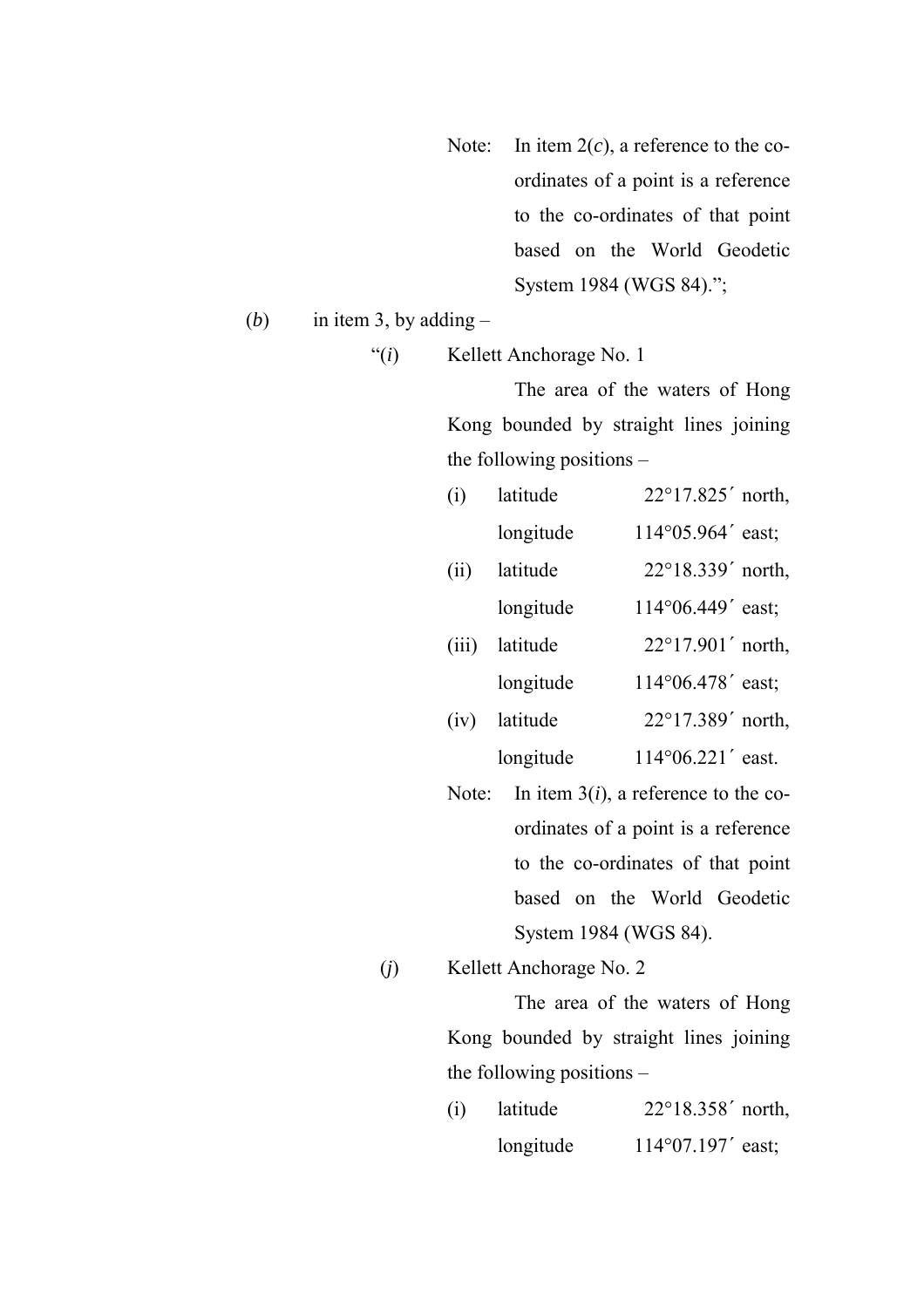| (ii)  | latitude  | 22°18.625' north,          |
|-------|-----------|----------------------------|
|       | longitude | 114°07.455' east;          |
| (iii) | latitude  | $22^{\circ}17.859'$ north, |
|       | longitude | 114°08.089' east;          |
| (iv)  | latitude  | 22°17.934' north,          |
|       | longitude | 114°08.414' east;          |
| (v)   | latitude  | $22^{\circ}17.692'$ north, |
|       | longitude | 114°08.614' east;          |
| (vi)  | latitude  | 22°17.434' north,          |
|       | longitude | 114°07.503' east.          |
|       |           |                            |

- Note: In item 3(*j*), a reference to the coordinates of a point is a reference to the co-ordinates of that point based on the World Geodetic System 1984 (WGS 84).
- (*k*) Kellett Anchorage No. 3

The area of the waters of Hong Kong bounded by straight lines joining the following positions –

| (i)   | latitude  | 22°18.625' north,          |
|-------|-----------|----------------------------|
|       | longitude | 114°07.455' east;          |
| (ii)  | latitude  | 22°18.842' north,          |
|       | longitude | $114^{\circ}07.664'$ east; |
| (iii) | latitude  | 22°17.934' north,          |
|       | longitude | 114°08.414' east;          |
| (iv)  | latitude  | 22°17.859' north,          |
|       | longitude | 114°08.089' east.          |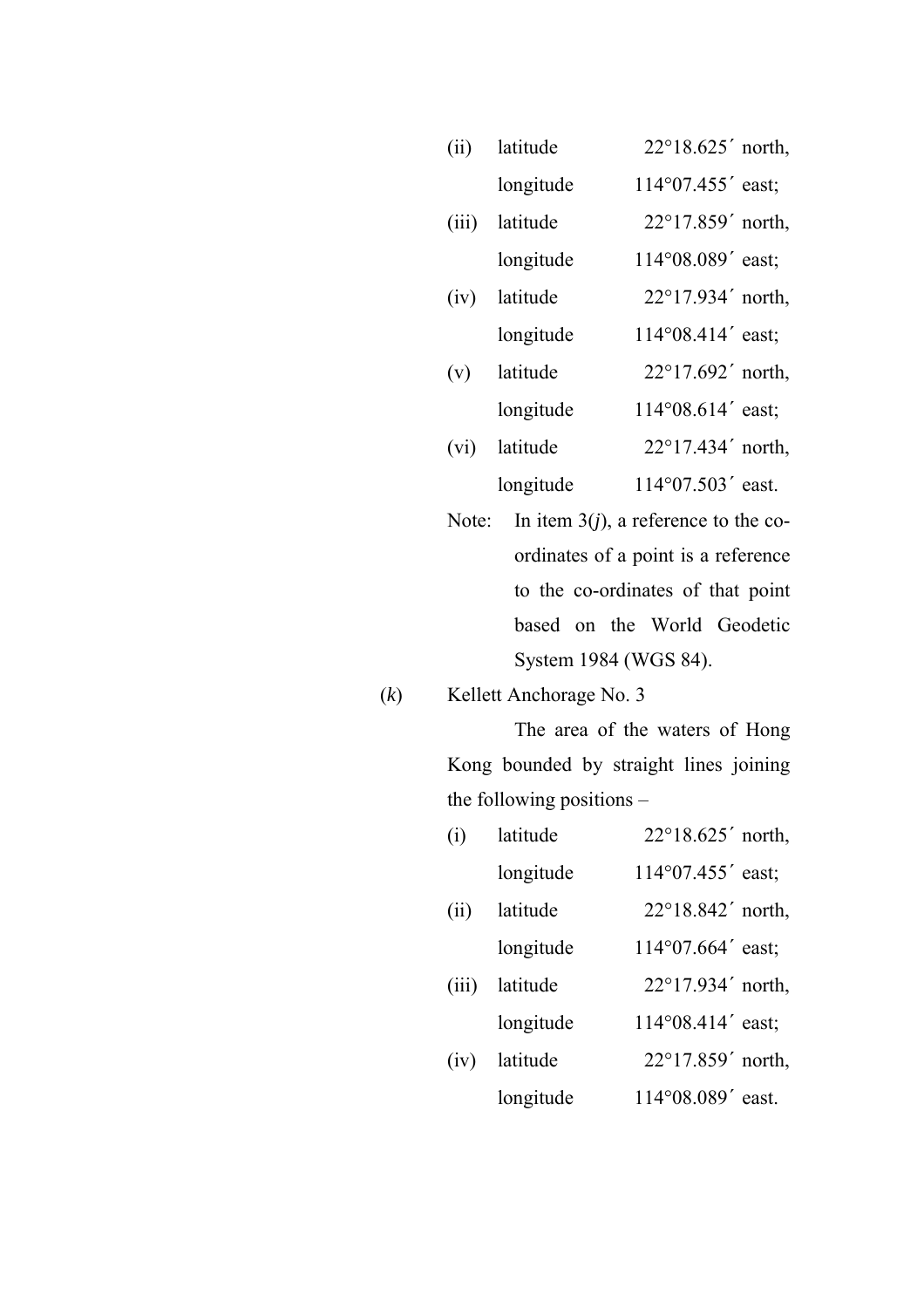- Note: In item 3(*k*), a reference to the coordinates of a point is a reference to the co-ordinates of that point based on the World Geodetic System 1984 (WGS 84).
- (*l*) Sham Shui Kok Anchorage No. 1

The area of the waters of Hong Kong bounded by straight lines joining the following positions –

| (i)   | latitude  | 22°19.455' north, |
|-------|-----------|-------------------|
|       | longitude | 113°58.569' east; |
| (ii)  | latitude  | 22°19.515' north, |
|       | longitude | 113°59.202' east; |
| (iii) | latitude  | 22°19.185' north, |
|       | longitude | 113°59.371' east; |
| (iv)  | latitude  | 22°19.140' north, |
|       | longitude | 113°58.619' east. |

- Note: In item 3(*l*), a reference to the coordinates of a point is a reference to the co-ordinates of that point based on the World Geodetic System 1984 (WGS 84).
- (*m*) Sham Shui Kok Anchorage No. 2

The area of the waters of Hong Kong bounded by straight lines joining the following positions –

| (i) | latitude      | $22^{\circ}19.528'$ north, |
|-----|---------------|----------------------------|
|     | longitude     | 113°59.268' east;          |
|     | (ii) latitude | $22^{\circ}19.673'$ north, |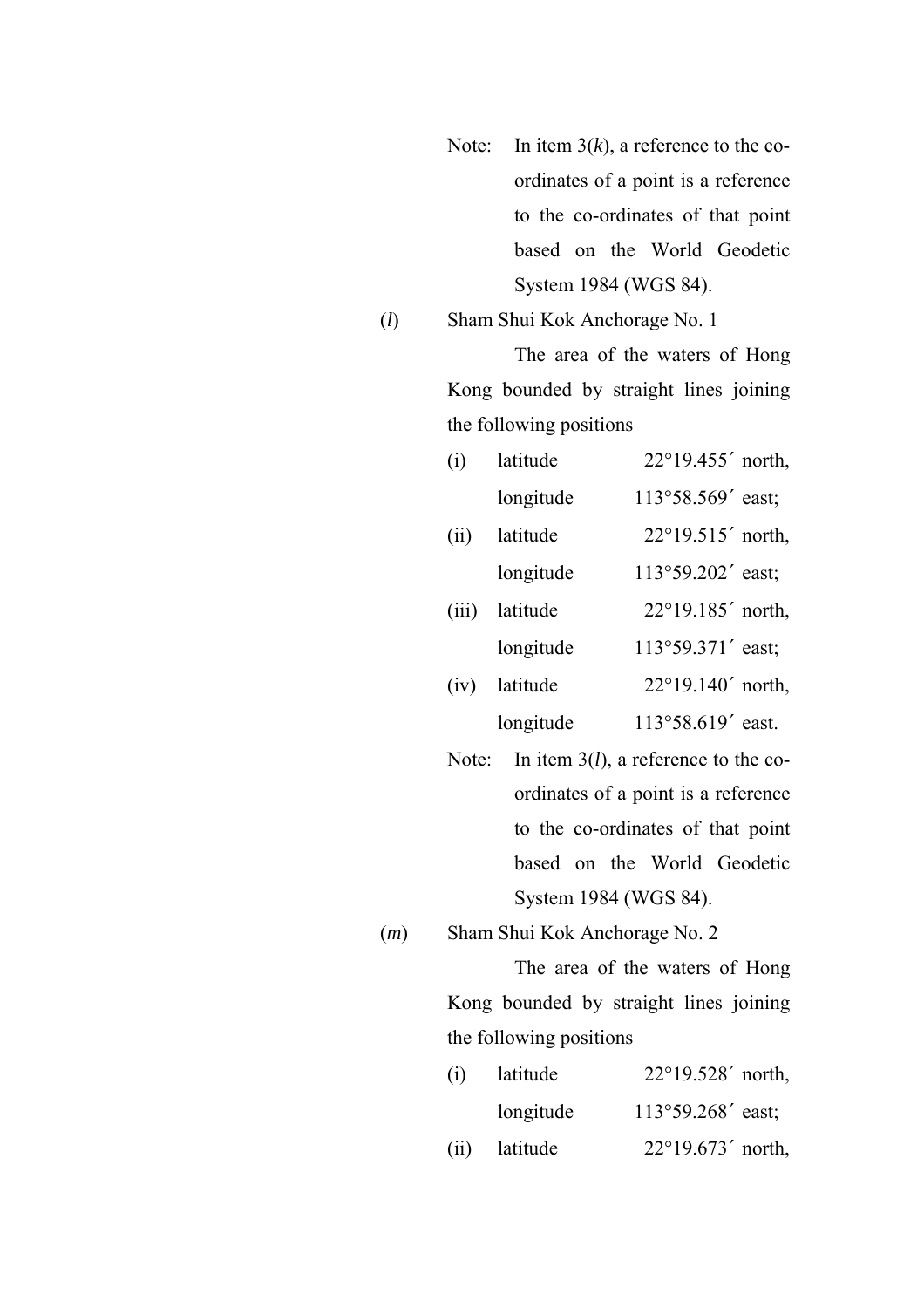|       | longitude | 113°59.634' east;          |
|-------|-----------|----------------------------|
| (iii) | latitude  | $22^{\circ}19.355'$ north, |
|       | longitude | 113°59.692' east;          |
| (iv)  | latitude  | 22°19.227' north,          |
|       | longitude | 113°59.427' east.          |

Note: In item 3(*m*), a reference to the co-ordinates of a point is a reference to the co-ordinates of that point based on the World Geodetic System 1984 (WGS 84).".

Director of Marine

2005

#### **Explanatory Note**

This Notice amends the Seventh Schedule to the Shipping and Port Control Regulations (Cap. 313 sub. leg. A) to make minor adjustment to the boundaries of the Western Dangerous Goods Anchorage and specify 5 service anchorages at Kellett Bank and Sham Shui Kok respectively.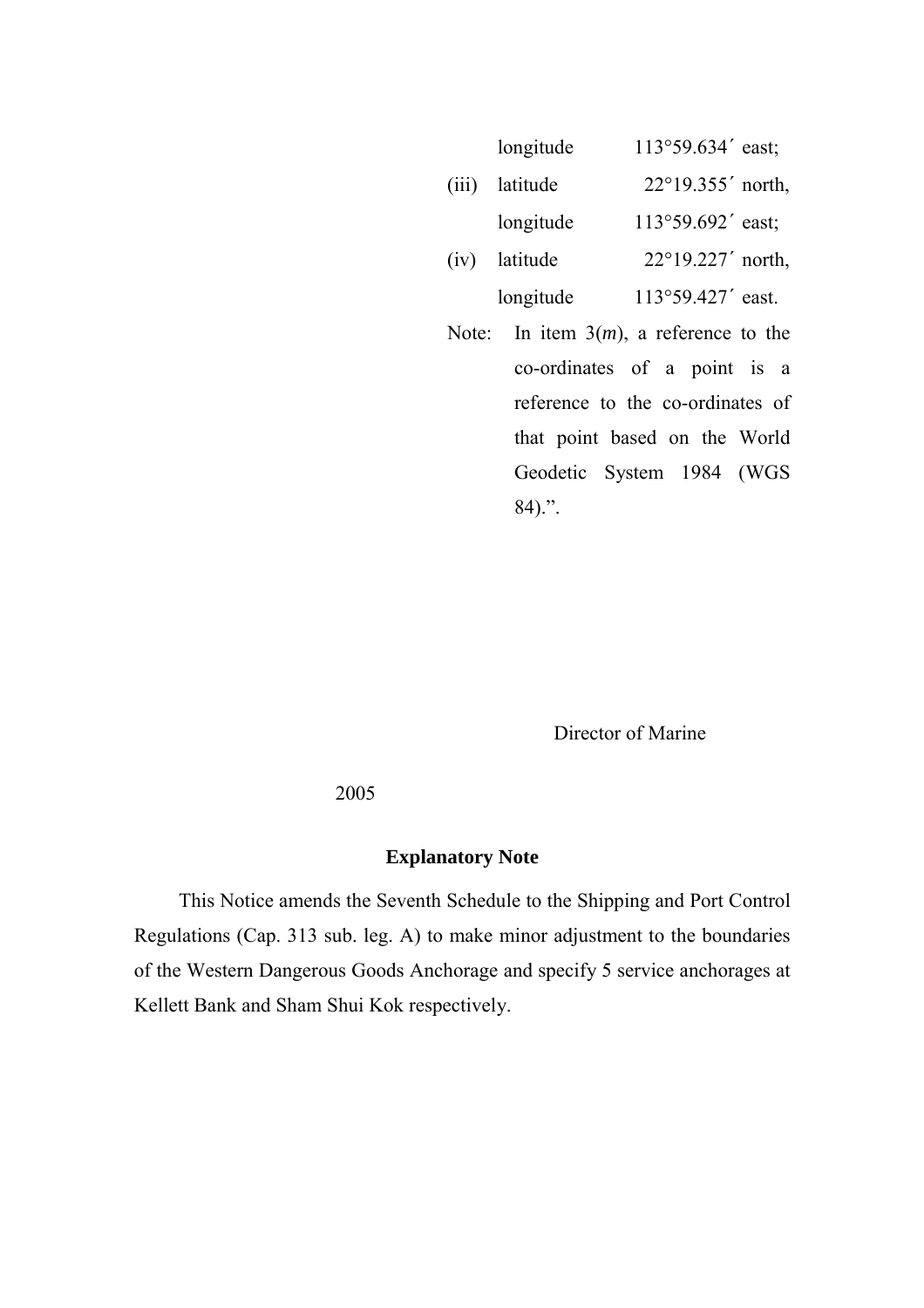### **MERCHANT SHIPPING (REGISTRATION)(FEES AND CHARGES)(AMENDMENT) REGULATION 2005**

(Made by the Chief Executive in Council under section 90(1) of the Merchant Shipping (Registration) Ordinance (Cap. 415) )

#### **1. Commencement**

This Regulation shall come into operation on 1 February 2006.

#### **2. Annual tonnage charges**

Regulation 4 of the Merchant Shipping (Registration)(Fees and Charges) Regulations (Cap. 415 sub. leg. A) is amended –

- (*a*) in subregulation (1), by repealing everything after ", the" and substituting "annual tonnage charge as provided under subregulation  $(2)$ ,  $(2A)$  or  $(2C)$ .";
- (*b*) in subregulation (2), by repealing "The annual tonnage charge" and substituting "Subject to subregulation (2A), the annual tonnage charge specified in Part 3 of the Schedule";
- $(c)$  by adding –

" $(2A)$  Subject to subregulations  $(2B)$  and  $(2C)$ ,

 $if -$ 

- (*a*) the ship is a registered ship for 2 consecutive years immediately before an anniversary of the date of registration;
- (*b*) the ship has not been detained at any time during those 2 years; and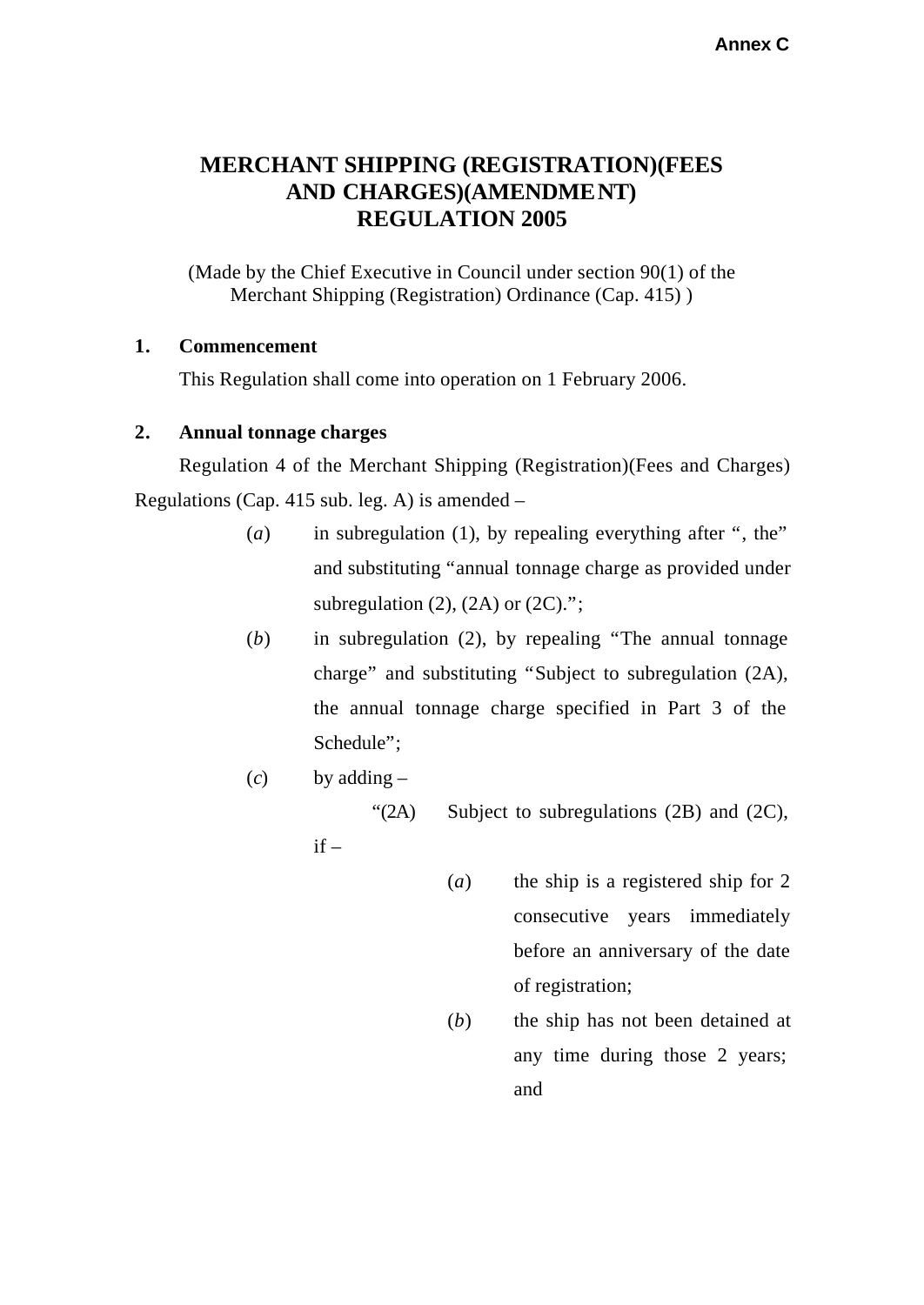(*c*) the specified annual tonnage charge is payable in respect of the year of registration of the ship immediately before the anniversary,

the specified annual tonnage charge, as reduced by half, shall be payable in respect of the year of registration of the ship commencing on the anniversary.

(2B) Subregulation (2A) does not apply if –

- (*a*) the ship is a registered ship before 1 February 2006; and
- (*b*) the anniversary is the first or second anniversary of the date of registration after 1 February 2006.

 $(2C)$  If –

- (*a*) a ship is a registered ship before 1 February 2006; and
- (*b*) the ship has not been detained at any time during the period that begins on 1 February 2006 and expires at the end of the date immediately before the second anniversary of the date of registration after 1 February 2006,

the specified annual tonnage charge, as reduced by an amount equal to such percentage of the charge as calculated in accordance with subregulation (2D), shall be payable in respect of the year of registration commencing on that second anniversary.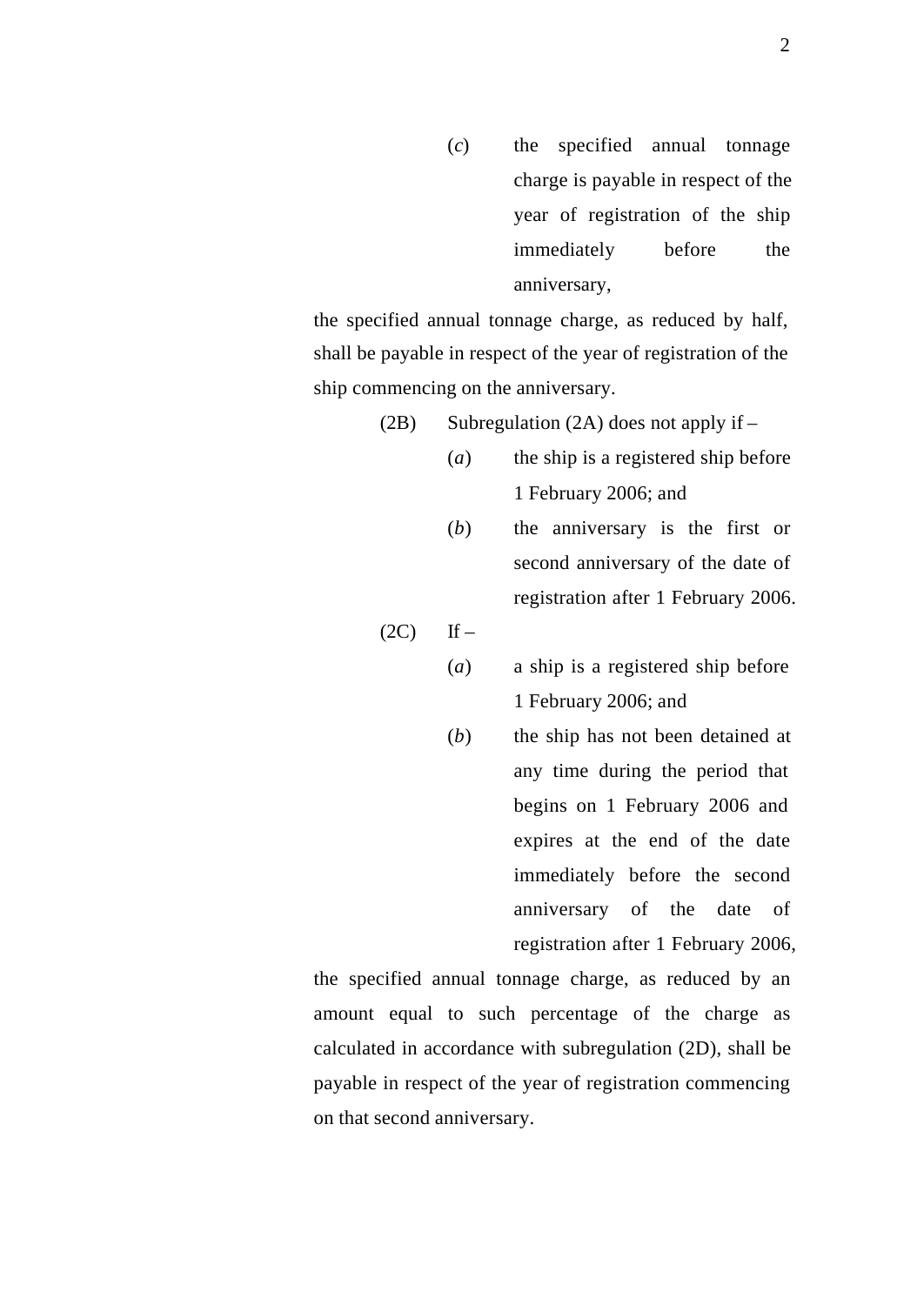(2D) The percentage is calculated by using the following formula, with the result rounded up to the nearest percentage –

$$
\frac{(365+D)}{365 \times 2} \times \frac{1}{2} \times 100
$$

where D represents the number of days within the period that begins on 1 February 2006 and expires at the end of the date immediately before the first anniversary of the date of registration after 1 February 2006.

(2E) For the purposes of subregulations (2A)(*b*) and  $(2C)(b)$ , if the International Maritime Organization is informed, pursuant to paragraph 5.2.1 of International Maritime Organization Assembly Resolution A. 787(19), of any remedial action taken in respect of the detention of a ship that takes place at a particular time, the ship is detained at that particular time.";

- (*d*) in subregulation (3), by repealing everything after "regulation 3," and substituting "1/12 of the specified annual tonnage charge in respect of a registered ship.";
- (*e*) by repealing subregulation (4) and substituting –

"(4) The tonnage charge payable under subregulation (3) is payable in respect of each period of 1 month of provisional registration, commencing on the date of provisional registration.";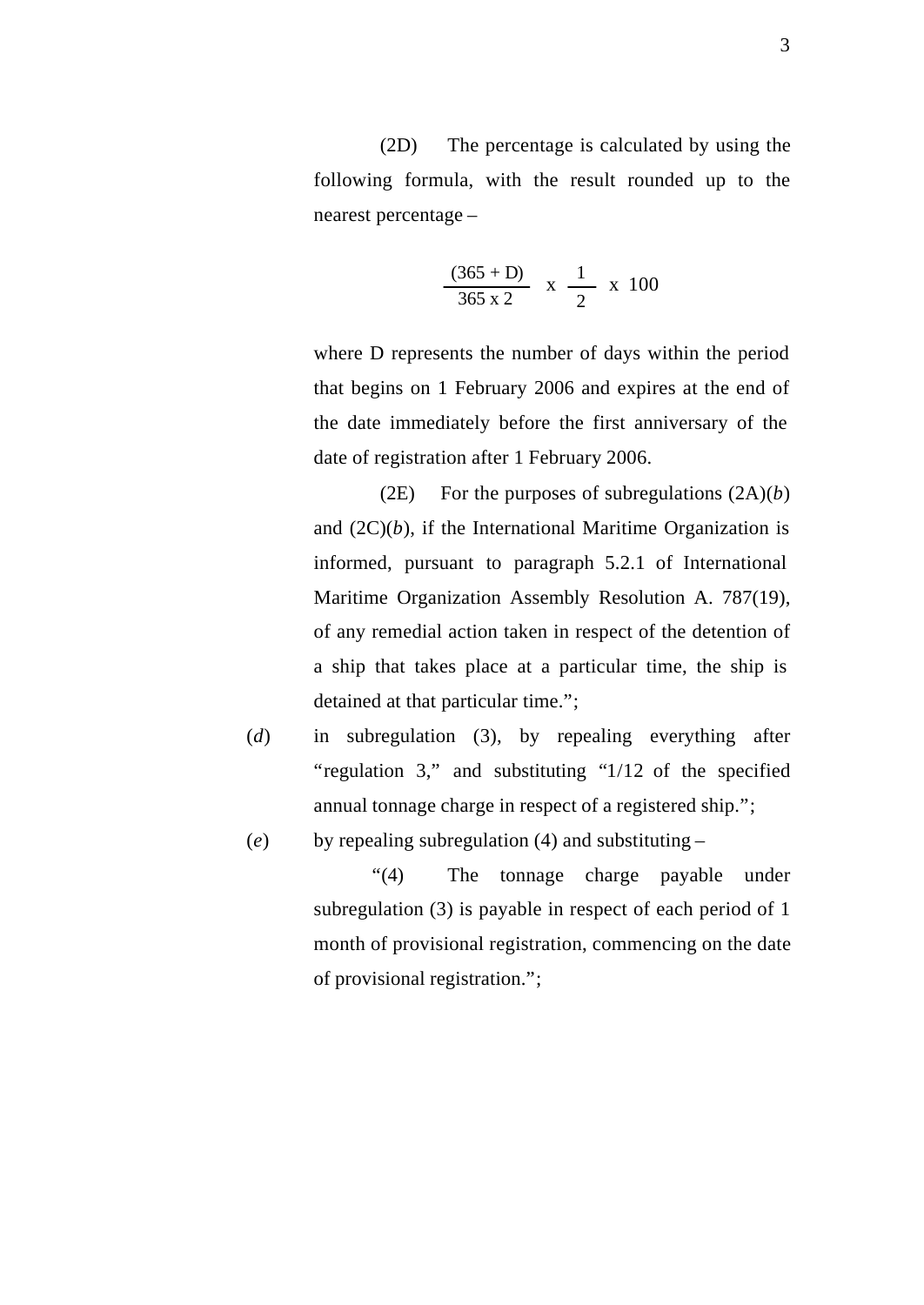(*f*) by adding –

"(6) In this regulation  $-$ "specified annual tonnage charge" (  $\qquad \qquad$ ) means the annual tonnage charge specified in item 1 of Part 3 of the Schedule.".

#### **3. Schedule amended**

The Schedule is amended, in Part 3, by repealing item 2.

Clerk to the Executive Council

COUNCIL CHAMBER

#### 2005

#### **Explanatory Note**

This Regulation amends the Merchant Shipping (Registration)(Fees and Charges) Regulations (Cap. 415 sub. leg. A) to reduce the annual tonnage charge payable in respect of certain ships registered under the Merchant Shipping (Registration) Ordinance (Cap. 415).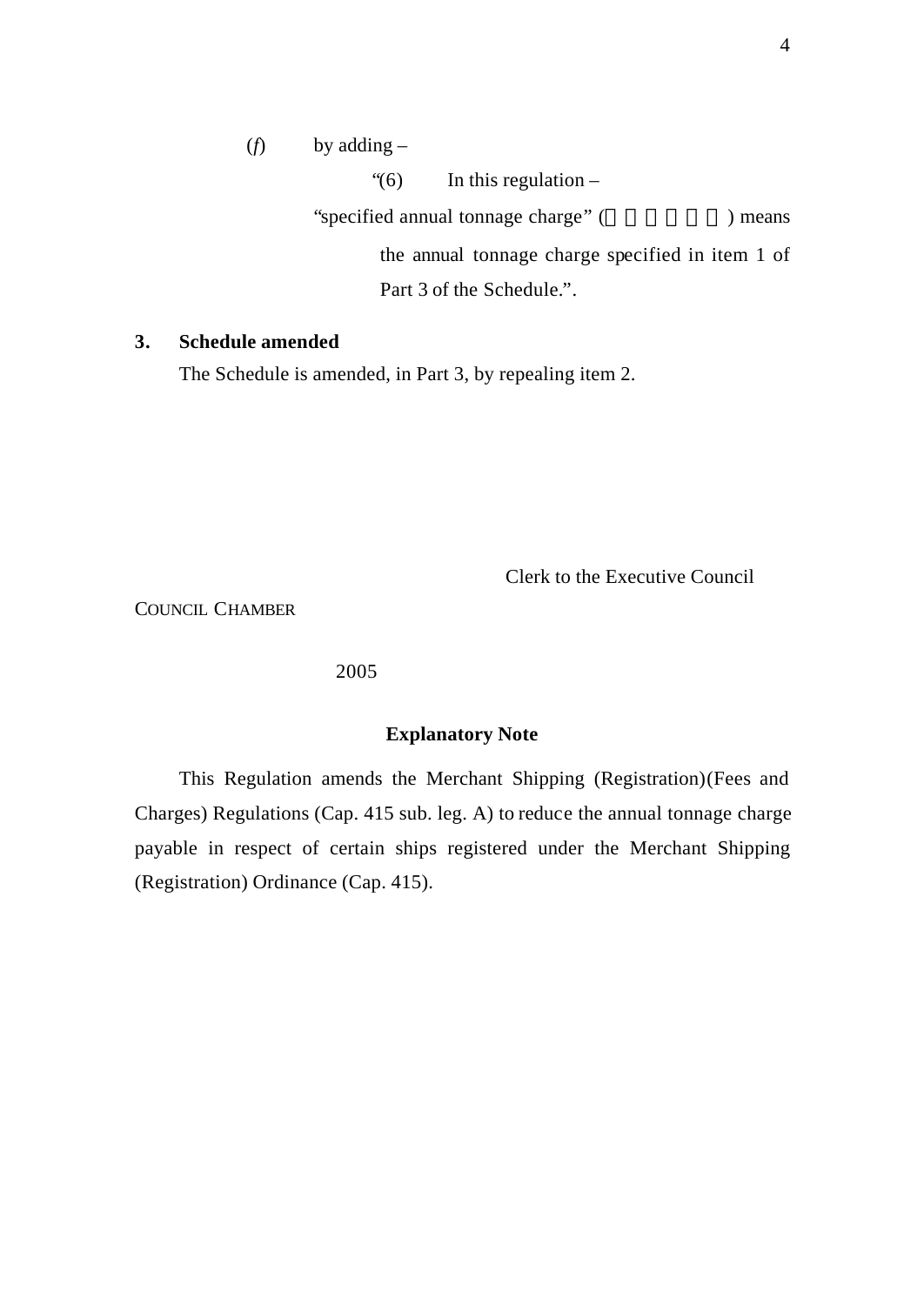#### **Annex D**

#### **Financial Implications of the Proposals**

#### **A. Shipping and Port Control (Amendment) Regulation 2005**

Insofar as OGVs are concerned, the proposed reduction of port facilities and light dues will cause a revenue loss of about HK\$9.6 million per annum, and the estimated revenue forgone due to the introduction of the new fee structure for anchorage dues will be about HK\$12.5 million per annum.

### **B. Shipping and Port Control Regulations (Amendment of Seventh Schedule) Notice 2005**

The establishment of the new service anchorages is estimated to generate a total revenue of HK\$1.2 million a year.

### **C. Merchant Shipping (Registration) (Fees and Charges) (Amendment) Regulation 2005**

Based on the fleet size as at 28 September 2005, the proposed ATC reduction will cause a reve nue loss of about HK\$4.2 million a year. Depending on the duration of the ships registered under the Hong Kong Shipping Register (HKSR), the yearly revenue forgone will be approximately 6% to 11.5% of the ATC received (the estimated ATC for 2005 is about HK\$47.9 million). The number of registered ships (with two year registration under HKSR and have not been detained for the last 24 months) eligible for the ATC reduction is 599 out of 1,080, i.e. 55% of our fleet.